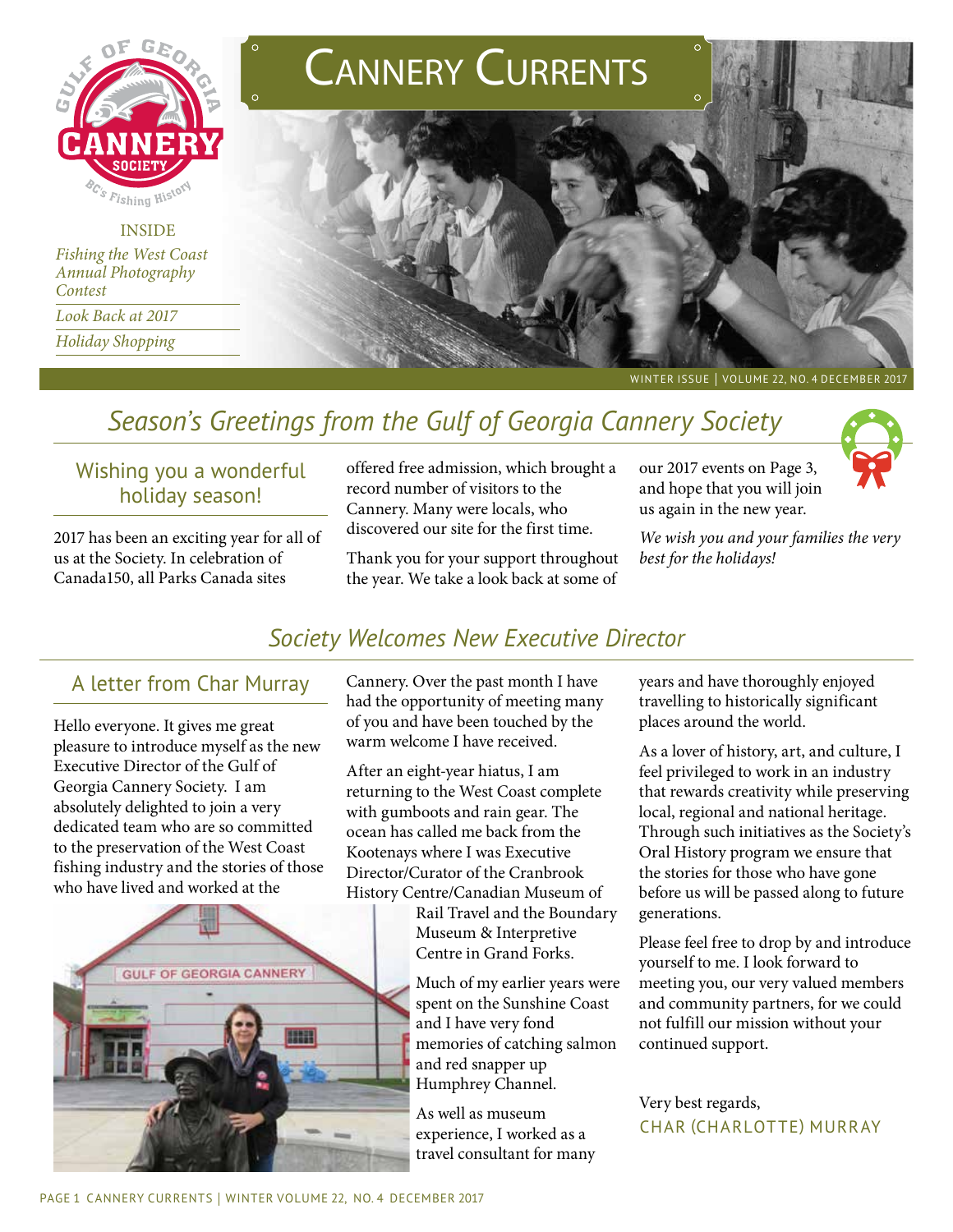## COLLECTIONS & ARCHIVES

### Fishing the West Coast Annual Photography Contest and Archive Project



*2016 contest entry by Joel Baziuk "Barkley Sound Sockeye"*

As members, most of you will be aware that the Society's mandate is to present and promote the history of the West Coast fishing industry. To fulfill this mandate, we work to document various aspects of the commercial fishery, and collect stories and experiences to share with our audience both today and in the future.

The *Fishing the West Coast Photography Contest and Archive Project* was established almost 20 years ago based on the idea that today's activities become tomorrow's history. With that in mind, we run this contest every year as a way of collecting images showing the events, activities, and overall beauty of BC's fishing industry from the past year. Once the submission period closes, a special display is created inside the Cannery, and we ask the public to vote for their favorite images to determine the contest winner. At the end of the contest, all images are added to the Society's Archive Collection.

A picture really does tell a story. Help us preserve these stories and add to our collection by submitting your photos to this year's *Fishing the West Coast Annual Photography Contest*!

**Submission period: December 1, 2017 – January 14, 2018. Display and voting: Sunday January 28 – Sunday March 25, 2018.** 

For more information about the contest and how to enter, visit the contest website at www.photocontest.gulfofgeorgiacannery.org or contact heidi.rampfl@gogcannery.org or 604-664-9007.

#### heidi rampfl



*2016 contest entry by Neil Trelenberg "Ready for the Season" 2016 contest entry by Angus Straight "Buddy Boats"*



### In Memoriam

Our condolences to Society Director, dedicated volunteer, and a founding member, Eileen Carefoot, who lost her husband Foster this past October. Foster was a well loved and respected member of the Steveston community and will be missed.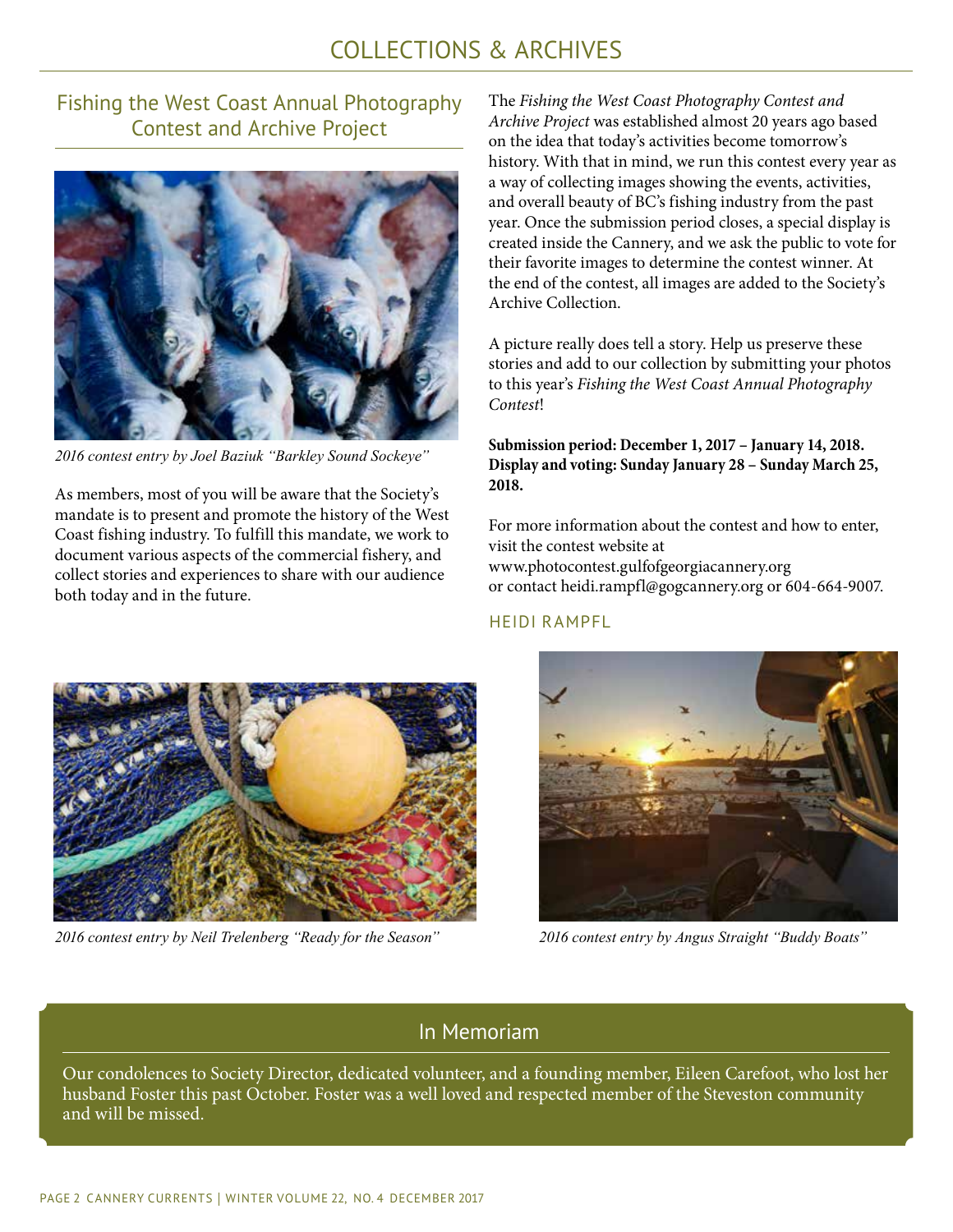## CANNERY EVENTS

### A Look Back at 2017

With the added excitement of Canada150, the Society launched our new two-year feature exhibit *Pull of the Net: Commercial Fishing in Canada*  with a multicultural celebration in May. A wonderful collaboration with many community groups, this colourful event was well attended, and perfectly represented the multicultural background of Canada's fishing history.

Here, we take a look back at the *Pull of the Net* and other events held at the Cannery in 2017.

We wish to thank all those who attended, and the many volunteers and sponsors who helped to make the year a great success.





*Clockwise, from bottom left: Pirate Weekend, Canada Day Parade, Pull of the Net Multicultural Festival, Halloween at the Cannery, Pull of the Net Multicultural Festival.* 







### CANNERY STORE

### Holiday Shopping Ideas

The Cannery has some great gift ideas in store for you. From fine jewellery to children's toys, we have you covered. Our glass and pewter salmon platter makes a great gift that people will use for years to come while enjoying Steveston's famous seafood.



For kids we have an excellent section of stuffed animals and toys. New this season are Huggers, little stuffed animals that wrap around the wrist. They've been very popular! We also have a wide range of children's books in stock.

Older kids and adults will love the funky nautical socks we have from Sock It To Me with their colourful designs *(bottom left).*

Our jewellery includes some wonderful First Nations designs which make fantastic gifts. Corrine Hunt's line of silk encased in acrylic, feature earrings and pendants in several different colours *(top right).* 



Complement them with a stylish scarf featuring a local artist's design. For the men, our line of ties is a great way to bring the West Coast to the office.

#### rob hart